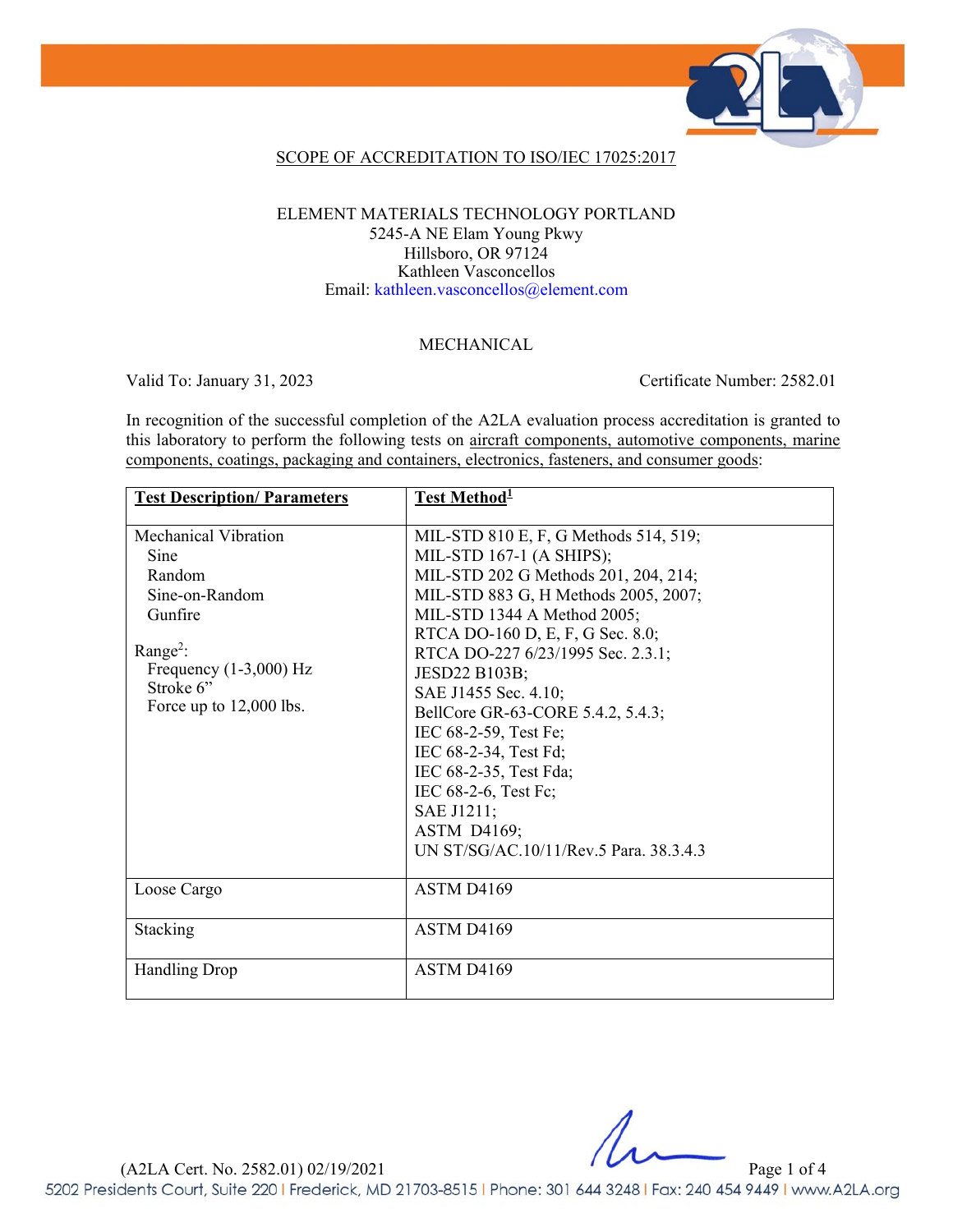| <b>Test Description/Parameters</b>                                                                                                                                                                          | <b>Test Method</b> <sup>1</sup>                                                                                                                                                                                                                                                                                                                                                                                                                                                                                             |
|-------------------------------------------------------------------------------------------------------------------------------------------------------------------------------------------------------------|-----------------------------------------------------------------------------------------------------------------------------------------------------------------------------------------------------------------------------------------------------------------------------------------------------------------------------------------------------------------------------------------------------------------------------------------------------------------------------------------------------------------------------|
| Packaging Drop                                                                                                                                                                                              | ASTM D4169                                                                                                                                                                                                                                                                                                                                                                                                                                                                                                                  |
| Impact                                                                                                                                                                                                      | ASTM D4169                                                                                                                                                                                                                                                                                                                                                                                                                                                                                                                  |
| <b>Mechanical Shock</b><br>Range <sup>2</sup> :<br>Drop Shock<br>Force $1,000$ g<br>Period $(1 \text{ to } 40)$ ms<br>Vibration Shock<br>Stroke 2"<br>Force up to 15,000 lbs<br>Period (1 to 30) ms         | MIL-STD 810 E, F, G Method 516;<br>MIL-STD 202 G Method 213;<br>MIL-STD 883 G, H Method 2002;<br>MIL-STD 1344 A Method 2004;<br>RTCA DO-160 D, E, F, G Sec. 7.0;<br>RTCA DO-227 6/23/1995 Sec. 2.3.2;<br>JESD22 B104C Conditions A, B, C and D;<br>SAE J1455 Sec. 4.9;<br>IEC 68 Part 2 Ea, Eb;<br>SAE J1211;<br>UN ST/SG/AC.10/11/Rev. 3 Para. 38.3.4.4                                                                                                                                                                    |
| Acceleration<br>Range <sup>2</sup> :<br>$r = 52$ "<br>Up to $RPM = 170$                                                                                                                                     | MIL-STD 810 E, F, G Method 513;<br>MIL STD 202 G Method 212;<br>MIL-STD 1344 A Method 2011;<br>RTCA DO-160 D, E, F, G Sec. 7.3                                                                                                                                                                                                                                                                                                                                                                                              |
| Thermal (Temperature)<br>High/Low Temperature<br>Thermal Shock<br>Temperature Cycling<br>Range <sup>2</sup> :<br>High $400^{\circ}$ C<br>Low-100 $\rm ^{o}C$<br>Temperature Shock (-70 to 150) $^{\circ}$ C | MIL-STD 810 E, F, G Methods 501, 502;<br>RTCA DO-160 D, E, F, G Sec. 4.5;<br>BellCore GR-63-CORE 5.1.1.1, 5.1.1.2;<br>IEC 68-2-1, Test A;<br>IEC 68-2-2, Test B;<br>JESD22-A104C;<br>JESD22-A106B;<br>MIL-STD 883 G, H Method 1011;<br>MIL-STD 810 E, F, G Method 503;<br>MIL-STD 202 G Method 107;<br>MIL STD 883 G, H Method 1010;<br>MIL-STD 1344 A Method 1003;<br>RTCA DO-160 D, E, F, G Sec. 5.0;<br>RTCA DO-227 6/23/1995 Sec. 2.3.3;<br>SAE J1455 Sec. 4.1;<br>SAE J1211;<br>UN ST/SG/AC.10/11/Rev.5 Para. 38.3.4.2 |

 $(A2LA$  Cert. No. 2582.01) 02/19/2021 Page 2 of 4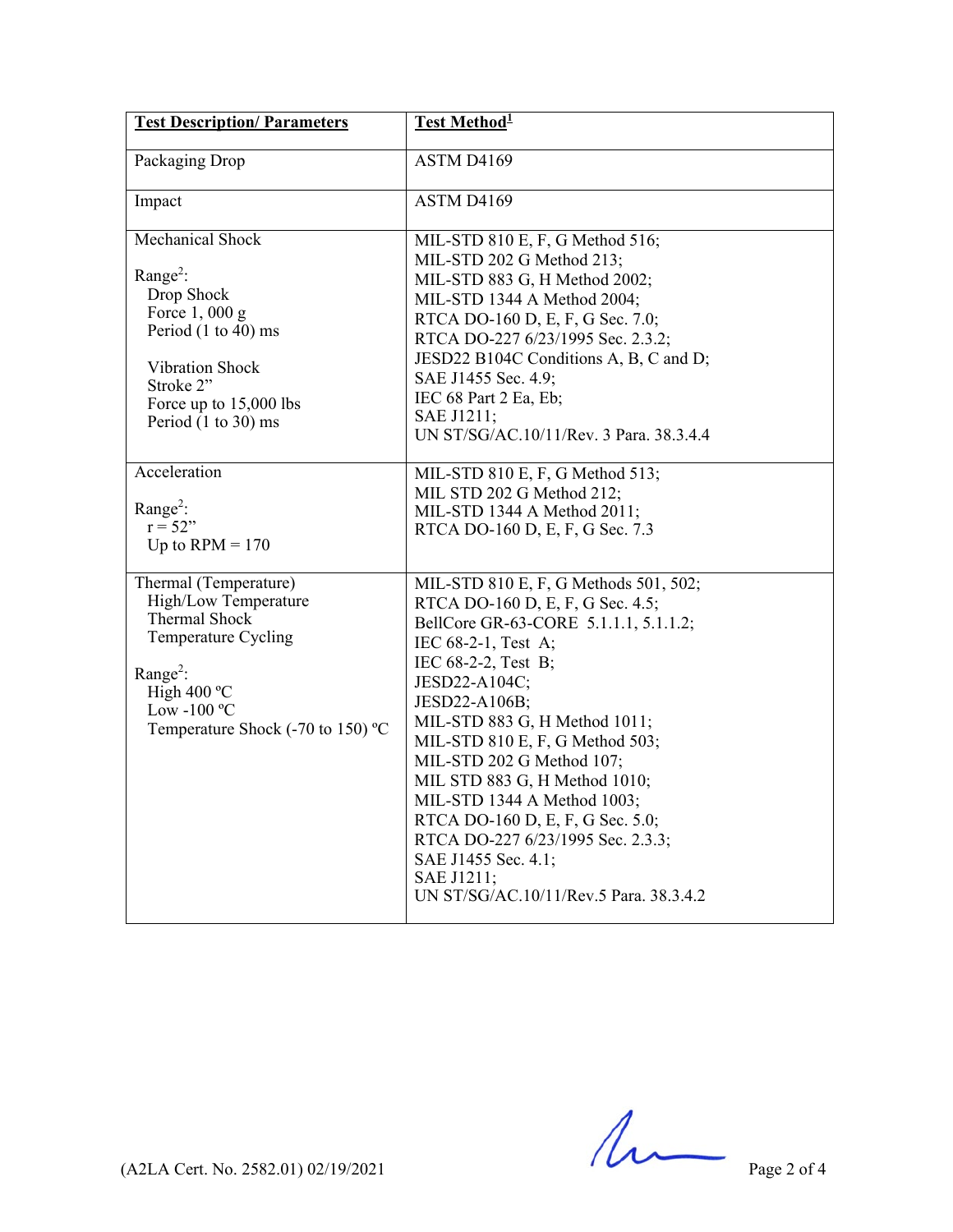| <b>Test Description/Parameters</b>                                                                                               | Test Method <sup>1</sup>                                                                                                                                                                                                                                                                                                                     |
|----------------------------------------------------------------------------------------------------------------------------------|----------------------------------------------------------------------------------------------------------------------------------------------------------------------------------------------------------------------------------------------------------------------------------------------------------------------------------------------|
| Temperature/Humidity<br>Range <sup>2</sup> :<br>(10 to 95)%RH<br>$(5 \text{ to } 95)$ ° C                                        | MIL-STD 810 E, F, G Method 507 Table IV, V, VIII, IX;<br>MIL-STD 202 G Methods 103, 106;<br>MIL-STD 883 G, H Method 1004;<br>MIL-STD 1344 A Method 1002;<br>RTCA DO-160 D, E, F, G Sec. 6.0;<br>RTCA DO-227 6/23/1995 Sec. 2.3.6;<br>SAE J1455 Sec. 4.2;<br>BellCore GR-63-CORE 5.1.1.3, 5.1.2;<br>IEC 68-2-30, Test Db;<br><b>SAE J1211</b> |
| Salt Spray<br>Salt Fog<br>Corrosion                                                                                              | ASTM B117, G86 Sec. 1.1.3;<br>MIL-STD 810 E, F, G Method 509;<br>MIL-STD 202 G Method 101;<br>MIL-STD 883 G, H Method 1009;<br>MIL-STD 1344 A Method 1001;<br>RTCA DO-160 D, E, F, G Sec. 14.0;<br>SAE J1455 Sec. 4.3;<br>IEC 68-2-52, Test Kb;<br>SAE J2334;<br>GM 9540P;<br>NEMA 250 Sec. 5.8, 5.9                                         |
| <b>Evaluation: Corrosion Creep-Back</b>                                                                                          | ASTM D1654                                                                                                                                                                                                                                                                                                                                   |
| <b>Evaluation: Tape Adhesion</b>                                                                                                 | ASTM D3359                                                                                                                                                                                                                                                                                                                                   |
| Altitude (Barometric Pressure)<br>Temperature Altitude<br>Range <sup>2</sup> :<br>Up to 100,000 ft<br>$(-65 \text{ to } 150)$ °C | MIL-STD 810 E, F, G Methods 500, 520;<br>MIL-STD 202 G Method 105;<br>MIL-STD 883 G, H Method 1001;<br>MIL-STD 1344 A Method 1011;<br>NASA MSFC-SPEC-548;<br>SAE J1455 Sec. 4.9;<br>SAE J1211;<br>UN ST/SG/AC.10/11/Rev.5 Para. 38.3.4.1                                                                                                     |
| Altitude<br>Rapid Decompression/Overpressure<br>Range <sup>2</sup> :<br>Up to 100 psia                                           | RTCA DO-160 D, E, F, G Sec. 4.6;<br>RTCA DO-227 6/23/1995 Sec. 2.3.4, 2.3.5;<br>MIL-STD-810 E, F, G Method 500.5                                                                                                                                                                                                                             |
| <b>Combined Environment</b>                                                                                                      | MIL-STD 810 E, F, G Method 520                                                                                                                                                                                                                                                                                                               |
| Drop Shock<br>Corner, Edgewise, Flat                                                                                             | <b>ASTM D4169;</b><br>BellCore GR-63-CORE Sec. 5.3                                                                                                                                                                                                                                                                                           |

 $(22LA$  Cert. No. 2582.01) 02/19/2021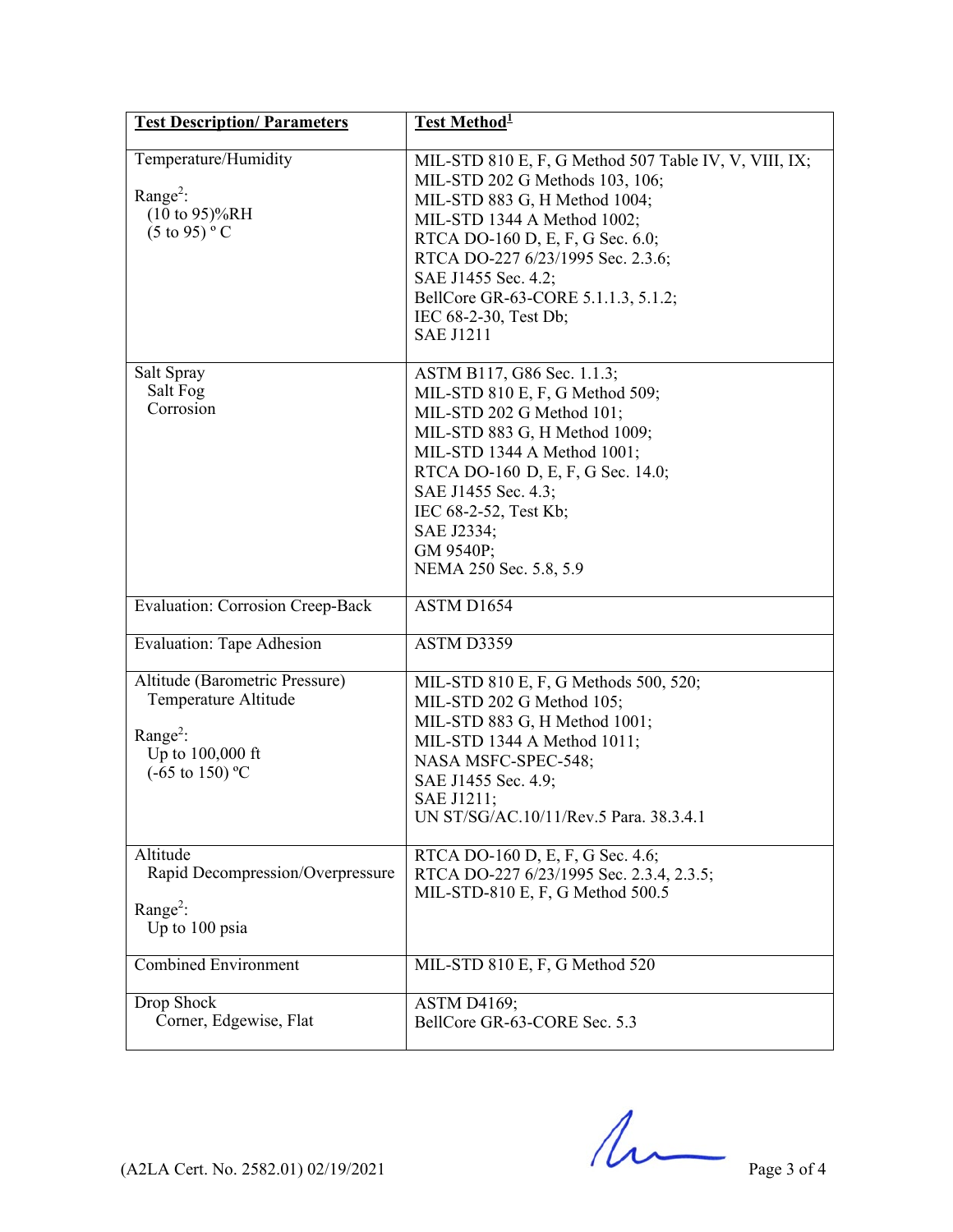| <b>Test Description/Parameters</b>          | <b>Test Method</b> <sup>1</sup>                                                                                                                                                           |
|---------------------------------------------|-------------------------------------------------------------------------------------------------------------------------------------------------------------------------------------------|
| Rain, Wind and Rain, Drip                   | MIL-STD-810 E, F, G Method 506                                                                                                                                                            |
| Dust Settling                               | IEC 60529 Sec. IP5X, IP6X                                                                                                                                                                 |
| Waterproofness                              | RTCA DO-160 D, E, F, G Sec. 10.0;<br>MIL-STD-810 E, F, G Method 512;<br>SAE J1211;<br>NEMA 250 Sec. 5.7;<br>IEC 60529 Sec. IP X1, IP X2, IP X3, IP X4, IP X5, IP X6,<br>IP $X7$ , IP $X8$ |
| Icing/Freezing Rain                         | MIL-STD-810 E, F, G Method 521;<br>RTCA DO-160 D, E, F, G Sec. 24;<br>NEMA 250 Sec. 5.6                                                                                                   |
| UV Fluorescent Light Exposure               | ASTM G154;<br>ISO 4892-3;<br><b>SAE J2020</b>                                                                                                                                             |
| <b>Xenon Weathering Test</b>                | MIL-STD-810 E, F, G Method 505;<br>ISO 4892-2;<br><b>SAE J1885</b>                                                                                                                        |
| Protection Against Solid Foreign<br>Objects | IEC 60529 Sec. IP 1X, IP 2X, IP 3X, IP 4X, IP 5X, IP 6X                                                                                                                                   |
| Fluid Susceptibility                        | RTCA DO-160 D, E, F, G Sec. 11;<br>MIL-STD-810 E, F, G Method 504                                                                                                                         |
| <b>Steam Clean/Pressure Wash</b>            | SAE J1455 Sec. 4.5;<br>DIN 40 050 Part 9 Sec. IP X9K                                                                                                                                      |
| <b>HAST</b>                                 | JESD22-A110-B;<br><b>JESD22-A118</b>                                                                                                                                                      |
| <b>HALT</b>                                 | Qualmark Guideline 9.0                                                                                                                                                                    |

<sup>1</sup> When the date, edition, version, etc. is not identified in the scope of accreditation, laboratories may use the version that immediately precedes the current version for a period of one year from the date of publication of the standard measurement method, per part C., Section 1 of A2LA *R101 - General Requirements- Accreditation of ISO-IEC 17025 Laboratories*.

<sup>2</sup> Also using customer-specified methods directly related to the types of tests and parameters listed above.

 $(42LA$  Cert. No. 2582.01) 02/19/2021